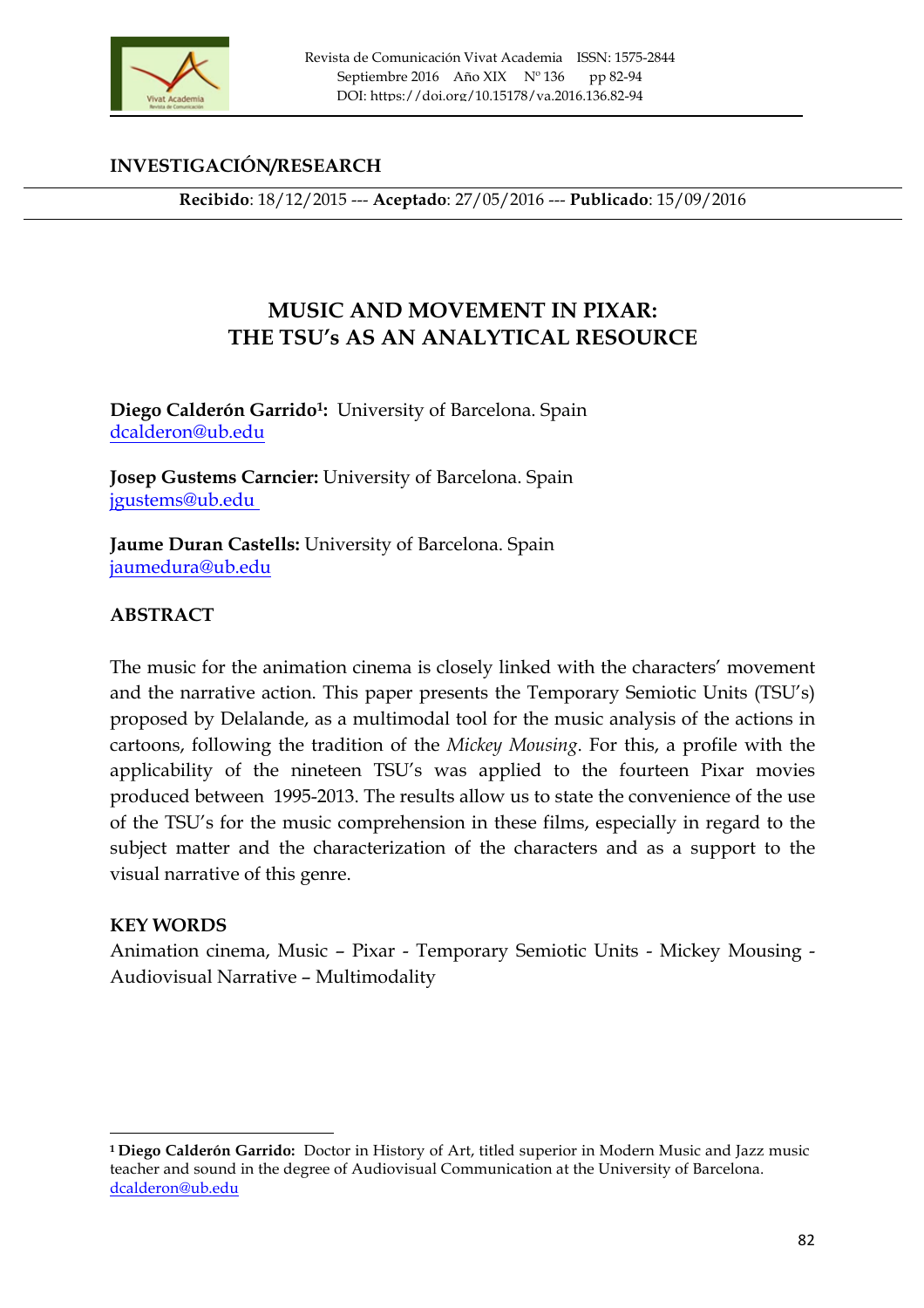# **MÚSICA Y MOVIMIENTO EN PIXAR: LAS UST COMO RECURSO ANALÍTICO**

#### **RESUMEN**

La música para el cine de animación está estrechamente ligada con el movimiento de los personajes y la acción narrativa. Este artículo presenta las Unidades Semióticas Temporales (UST) propuestas por Delalande, como una herramienta multimodal para el análisis musical de las acciones que suceden en las películas de dibujos animados, siguiendo la tradición del *Mickey Mousing.* Para ello se ha aplicado una ficha con las diecinueve UST a los catorce largometrajes de Pixar producidos entre 1995-2013. Los resultados nos permiten plantear la conveniencia del uso de las UST para la comprensión de la música en estos productos, especialmente en lo que respecta a la temática y caracterización de los personajes, y como apoyo a la narrativa audiovisual de este género.

#### **PALABRAS CLAVE**

Cine de animación – Música – Pixar - Unidades Semióticas Temporales - Mickey Mousing - Narrativa Audiovisual - Multimodalidad

## **1. INTRODUCTION**

Animated cinema, specifically the cartoons are a little studied genre, despite its broad social acceptance at all ages. If we also refer to its music, research in this area have been almost nil compared to the influence that it has, in the film itself, as in the collective memory (Arostegui, 2009). In this context, the films produced by *Pixar Animation Studios* figure prominently in the film market of this kind. Since 1995, this company, -which initially belonged since 1986 to Lucasfilm Ltd. and in 2006 became part of *The Walt Disney Company*-, has released fourteen high-quality films, both for their screenplays, as for its visual and musical performance being worthy of twelve Academy Awards, four of which reward their musical quality and sound.

This article presents an analysis of the music present in the fourteen Pixar films between 1995 and 2013, by means of the application of the so-called Temporary Semiotics Units (TSU), a multimodal resource inspired in the *Mickey Mousing* that allows us to identify and describe the this musical content in these films, where the movement of the characters is fundamental in the audiovisual narrative.

Thus, through this research we considered the feasibility of TSU as a tool to analyze the music in the cartoons, performing a detailed account and comparison of their presence of them at Pixar, and their possible involvement with the subject matter, atmosphere or characters of each film. In the same way, and when knowing the expressive differences between each one of the TSU, we consider their suitability to reflect the music of each scene and its congruence with the audiovisual narrative.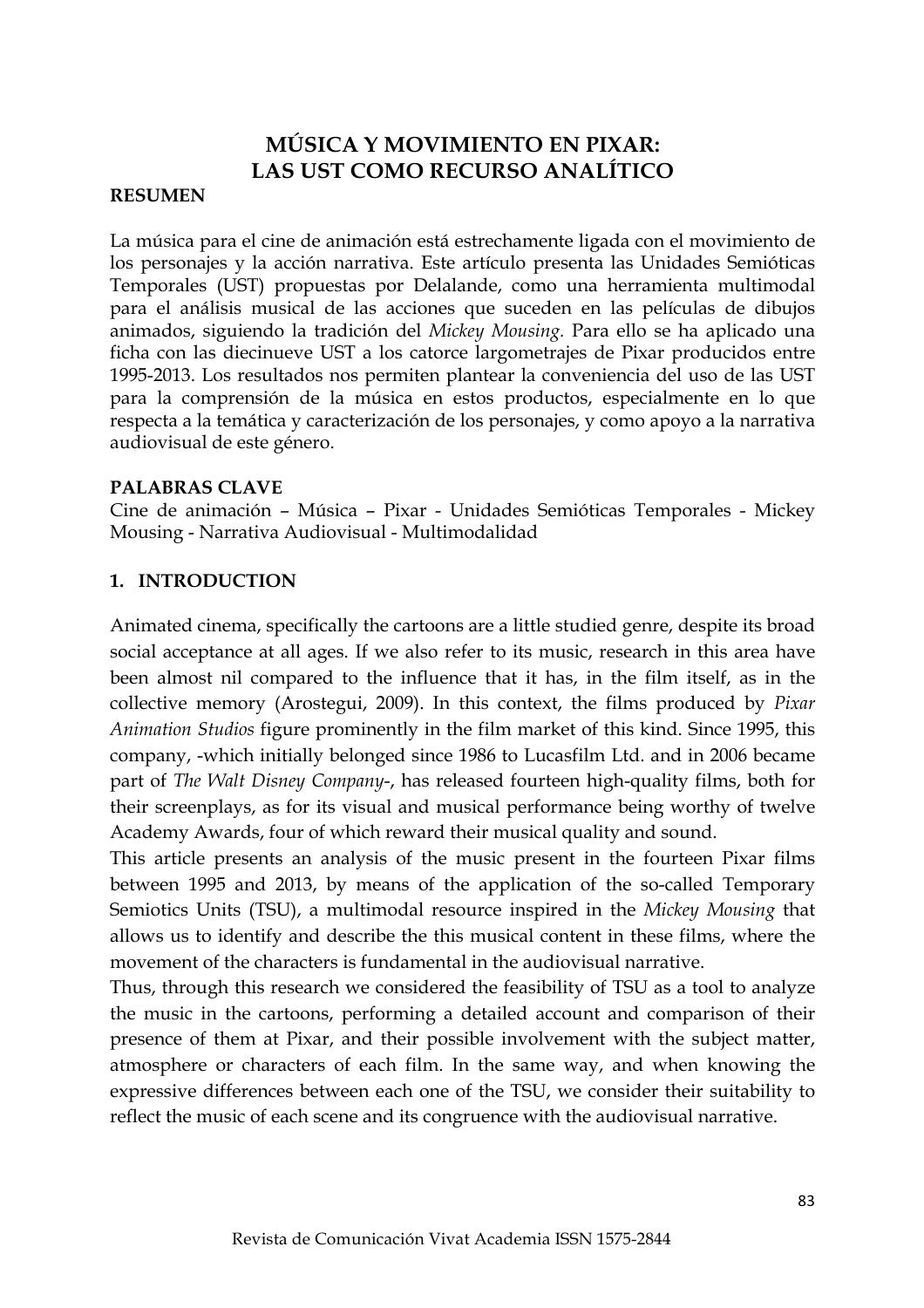## **1.1 Multimodality and animation cinema**

Animation cinema and cartoons in particular, are an audiovisual production aimed at children par excellence, where we find a strong relationship with the traditional story (Valvassori, 2006). As in literary narrative, animated cinema is usually structured through the three classic acts of the plot: presentation, exposition and denouement (Duran, 2009). Both sound and picture are subject to this tradition, supporting the emotions and actions of the characters in a substantive and diegetic way (Torello & Duran, 2014), especially in products aimed preferably at the child public, although at present, that public it is no longer only child, so that the message has been adapted to reach and captivate viewers of all ages (Aróstegui).

In the case of cartoons, multimodality, understood as the simultaneity of more than one form of semiotic expression (Kress & Van Leeuwen, 2001), takes on a special relevance, as it aims to stimulate the different perceptual channels of the public through the combination of music, dialogues, frenzied movements, sudden sound effects, etc. (López-Cozar, Callejas & Gea, 2005). So, to understand the audiovisual product, we must analyze it in a multimodal key, both from the understanding of each of its elements, and their interactions. For this we must be aware that the coarticulation has the potential to generate a greater synergy than the sum of each of its individual meanings (Lemke, 1998). In that multiple articulation, the intersemiotic complementarity proposes us to analyze sound and visual modes together (Royce, 1998).

This leads us to recognize some commonly used analogies in all audiovisual and especially in animated film, such as *tempo* changes associated with the movement of the characters, frequency changes with the ascent or descent in space, the intensity changes with distance changes, etc. (Gustems & Calderon, 2014). In this sense, it is recalled that the music of cartoons, beyond emotionality, has a function of kinesthetic vehicle, accompanying and even emphasizing the action (Whalen, 2004), so, as proposed by Chion (1994), the sublime incorporation of sound in the space of animation is produced.

### **1.2.: The** *mickey mousing* **movement and the TSU**

In general, the cartoons are strongly characterized by the movement that is given to each of the characters involved (Jones, 1946). In this sense, and as described Radigales (2001), the soundtrack becomes a crucial element in giving credibility through the strengthening of gestures and movements mentioned. Such reinforcement, produced by the congruency and synchrony between sound action and reaction, has one of its greatest exponents in the resource named *Mickey Mousing* (Cohen, 2013).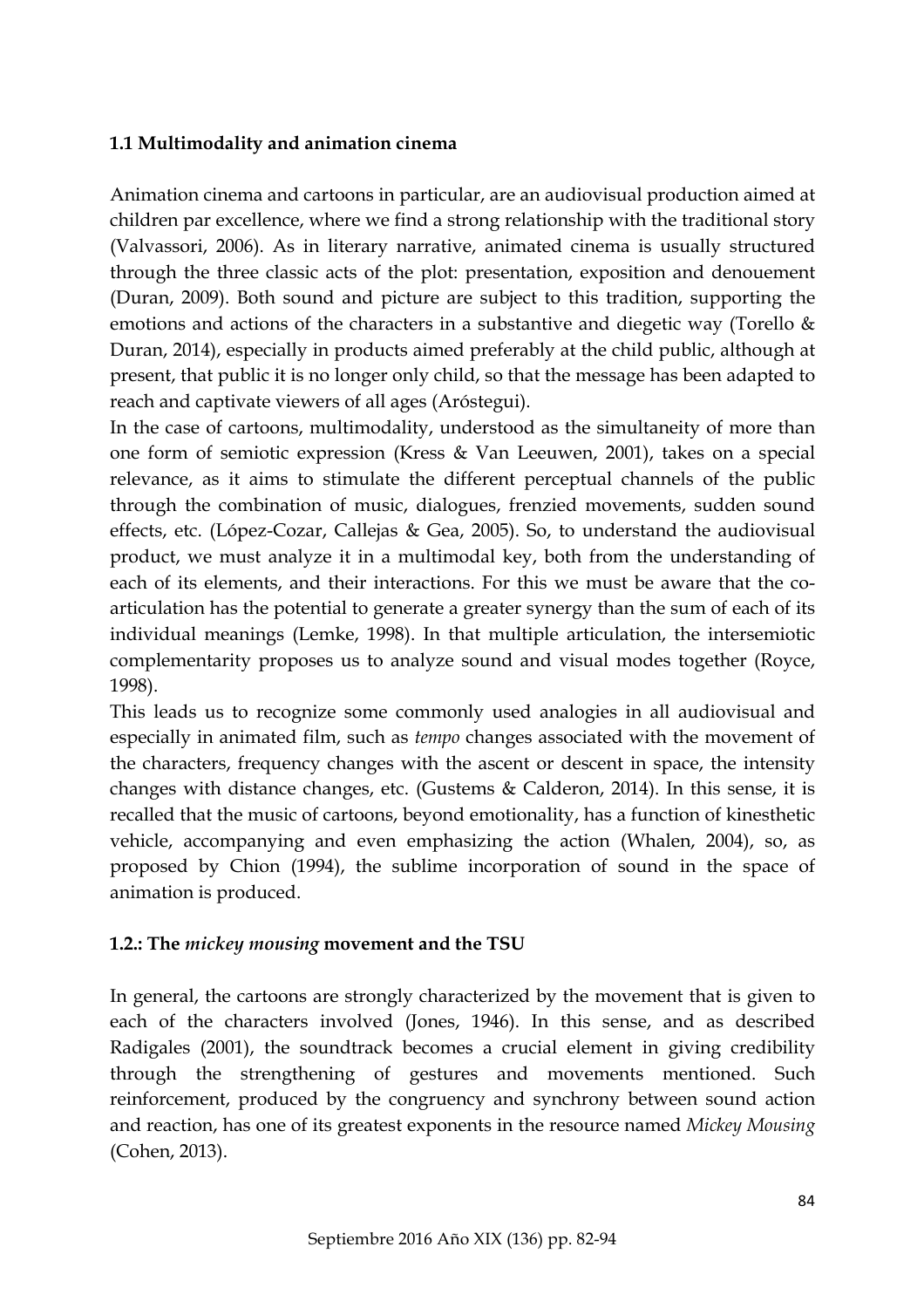Beyond the early days of animation in which some pianists accompanied silent stories seeking synchrony through sound imitation of what was happening on the screen (Neumeyer & Buhler, 2001), the *Mickey Mousing* transformed the way we understand the cartoons, allowing the physical space to revolve around the whims of the protagonist in each scene, relegating to the background the ambient sounds and focusing on how the fictional universe created accurding to each character would sound (Whalen, 2004). Thus, the interaction of diegetic and non-diegetic sounds will be loaded with intentionality and subjectivity (Bruner, 1986).

The *Mickey Mousing* concept has evolved since that *Steamboat Willie* (1928) starring the character that gave name to the association between sound and movement (Rosenberg, 1983), making more flexible the total synchrony between both. For this reason, since, the close relationship developed between *The Walt Disney Company* film director and the composer of the music still remains. So now they devote many hours to planning the animation along with the writing of the music before doing any actual production (Farrar, 2003). From this relationship described by Farrar, an alternative form that fused the musical notation and animation emerged: the *bar sheet* or *dope sheet*. Through this conception the processing of visual and sound elements has reached in a holistic manner, and can affirm the existence of "a whole" narrativeperceptive.

Also, to talk about *Mickey Mousing* takes us to the field of dance, understanding it from the metaphor of gestures produced by a character depending on the ambient sound (Duerden, 2007), which allows us to establish a direct association between this character and its characterization through its movements (Smith, 2000) (that is, the protagonist "is" as "how it moves"). Thus, understanding the multiple connections between music and dance, music and *Mickey Mousing*, gesture and dance, etc. we only establish a relationship between each character and the sound that accompanies it, or what is the same, each character and the movement it makes on the screen.

Thus, to understand the movement and sound as transcendental parts of the lifestyle of a cartoon, a study and a combined analysis are essential in film animation. In this regard we find the proposal of the Temporary Semiotics Units (TSU) as an indispensable tool to show the analogies so far described. Such TSU were developed by the teacher and composer François Delalande and his research group at the *Laboratoire Musique de Informatique de Marseille* (MIM, 1996, 2002) and are presented as a useful system for understanding and expressing figurative correspondences between music and movement. Although originally allowed to describe music devoid of score, as Delalande (1996) itself argued, these units are based on the need to introduce a significant kinetic aspect in the description of the sound elements. Therefore, they are presented to us as an alternative to the traditional writing and analysis of sound fragments used in the audiovisuals, especially in cartoons, which give more importance to elements such as attacks, phrasing, instrumental density,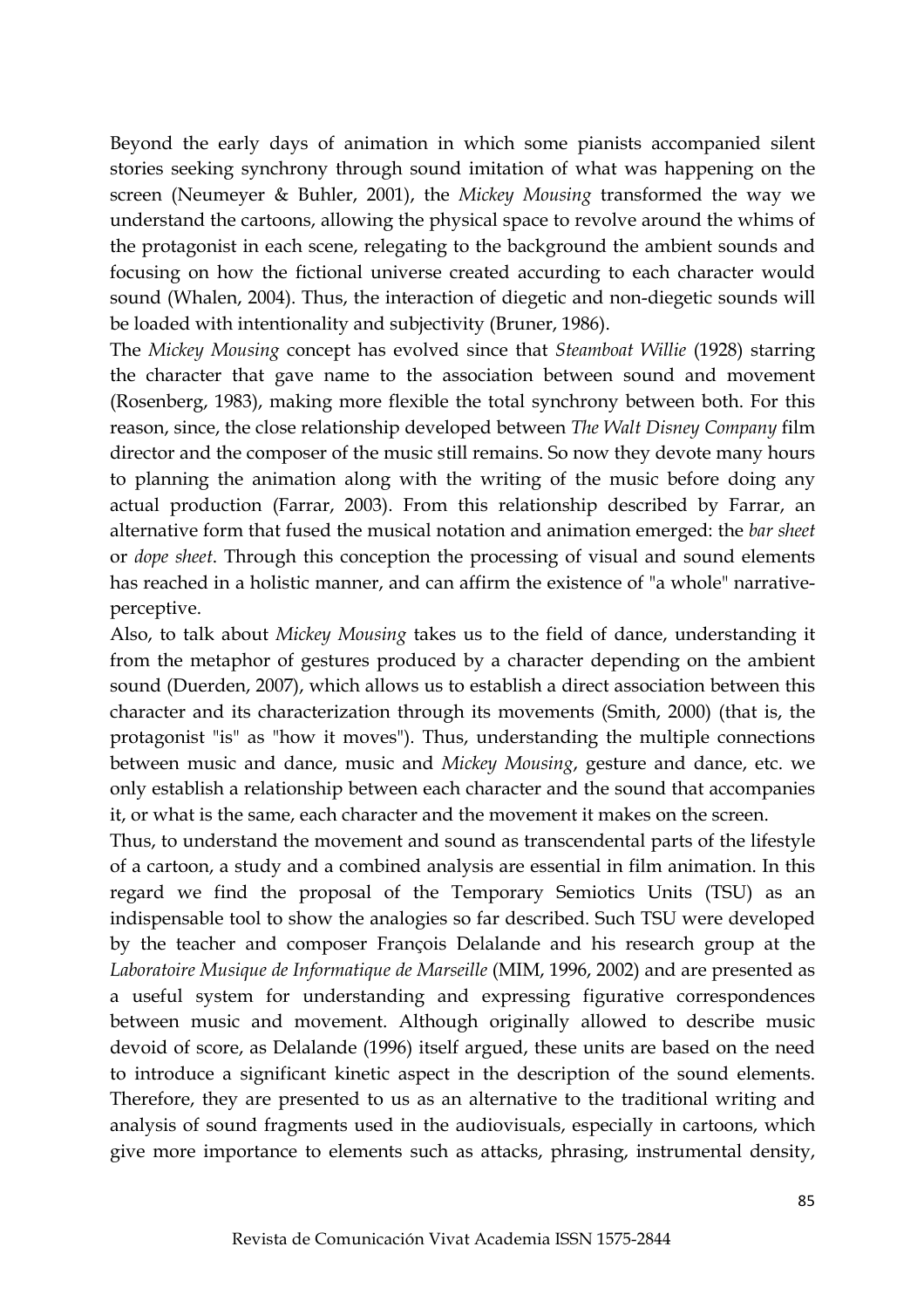transparency, etc. that to the issues addressed in the traditional analysis of music: harmony, melody and rhythm.

The TSU are defined as a construct with which it is intended to describe the temporal significance of a short musical fragment, according to their morphological and kinetic organization (Hautbois, 2010); these units or segments must maintain their meaning and significance once isolated from their context and produce a similar effect in various contexts or, in our case, in different situational contexts of cartoons. The properties that are considered necessary to describe the TSU are of two types: morphological and semantic (MIM, 2002). The morphological characteristics include duration, repetition, phases, stability of matter, acceleration and temporal development; while semantic include the direction, the movement and the energy. The lexicon used to define it turns out to the metaphorical resource.

So far nineteen TSU have been described divided into two sections (Alcazar, Gustems & Calderon, 2014), on the one hand the TSU not limited in time, which would be:

- In flotation: slow onset of events on a smooth *continuum*; without sense of waiting or "suspense".
- In suspension: balance of forces which produces a feeling of immobility; feeling of indecisive waiting: something will come but it is not known when or what.
- Heaviness: slowness, difficulty to move forward.
- Obsession: insistent character, mechanical process of constant repetition.
- In waves: impression of being propelled forward, cycles that are restarted.
- That progresses: it takes us forward on a regular basis, advances forward decisively.
- That rotates: animated by a rotational movement, lack of progression.
- That wants to start: it tries to get going, intend to do something.
- Without direction by divergence of information: multiplicity of directions without apparent links causing indecision.
- Undirected by information excess: multiple elements, impression of confusion, apparent independence of the elements.
- Stationary: impression of being immobile without feeling of waiting.
- Inexorable trajectory: the end is not expected, the advance, the descent does not end -.

On the other hand, the TSU limited in time:

- Fall: unstable equilibrium that is broken, lost potential energy that is converted into kinetic energy.
- Contraction-extension: feeling of compression that yields afterward suppressing the resistance and relaxing.
- Impulse: application of a force from a state of equilibrium that causes an acceleration; projection starting from a support.
- Stretching: go to the maximum of a process; elongation subject to tension.
- Braking: Forced slowdowns, sudden retention.
- Suspension-interrogation: movement that is interrupted in a waiting position.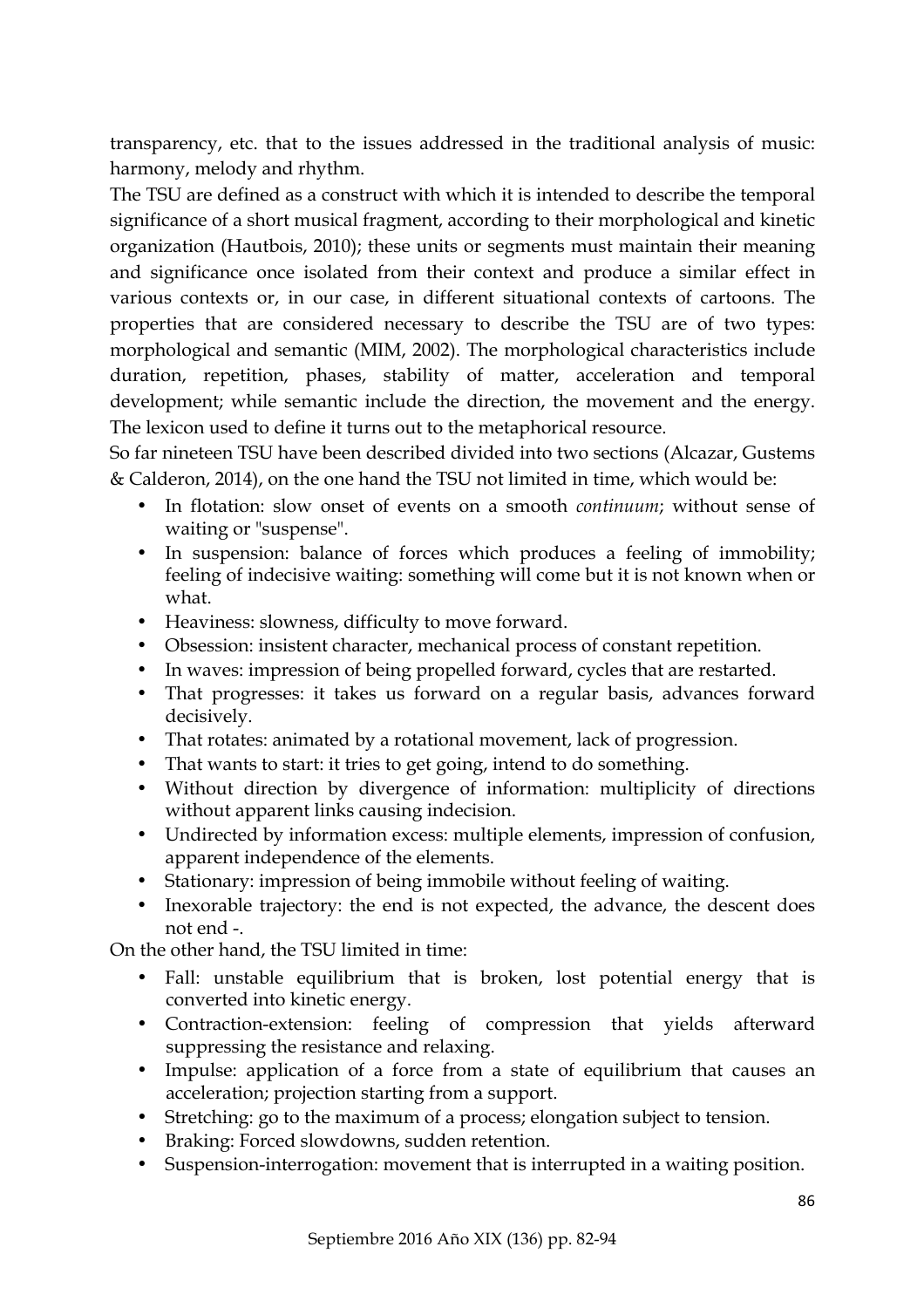• Inertia: progress thanks to the speed acquired; predictability of the development up to its extinction.

Since its inception, the TSU were shown as a result of cooperative work between researchers, musicians, artists and composers, particularly highlighting their interactions with the visual field. Dance has also explored the TSU as a description of the choreographic gesture, so its use in the study and analysis of the characteristic gesture of cartoon characters is shown entirely relevant.

# **2. METHODOLOGY**

Our study is based on interpretive paradigm starting from the collection of quantitative data. To collect these data fourteen Pixar films released between 1995 and 2013 were analyzed (*Toy Story, A Bug's Life, Toy Story 2, Monsters Inc., Finding Nemo, The Incredibles, Cars, Ratatouille, Wall-E, Up, Toy Story 3, Cars 2, Brave, Monsters University*) representing a total length of approximately 1405 minutes. Each of these films has been applied an *ad hoc* analysis sheet of double entry, in which nineteen TSU are placed on the vertical axis and a cut made by minutes on the horizontal axis. To complete the record, the first ten seconds of each minute are displayed (ie, from 46:00 to 46:10 minutes, from 47:00 to 47:10 minute minute, etc.), analyzing the music that started or ended in that temporal cut just to determine the TSU present, and they may even occur more than one at a time. In the event that there were no music it has been pointed out shading all the boxes corresponding to the temporary cut. In the case of the songs, they have also been analyzed as ambient music, choosing only the ten seconds discussed above.

The application of the analysis records of TSU to the fourteen feature films took place throughout the months of October and November 2014, and for it was counted by two experts who completed the records separately. Once finished, they got together and in the places where there was no inter-judges agreement, the occasional participation of a third judge who settled in favor of one or another proposal of TSU. Thus it came to the results presented in this paper.

Then, as an example, we show the first twelve minutes of the records made, corresponding to the film *Toy Story* (1993) (see Figure 1).

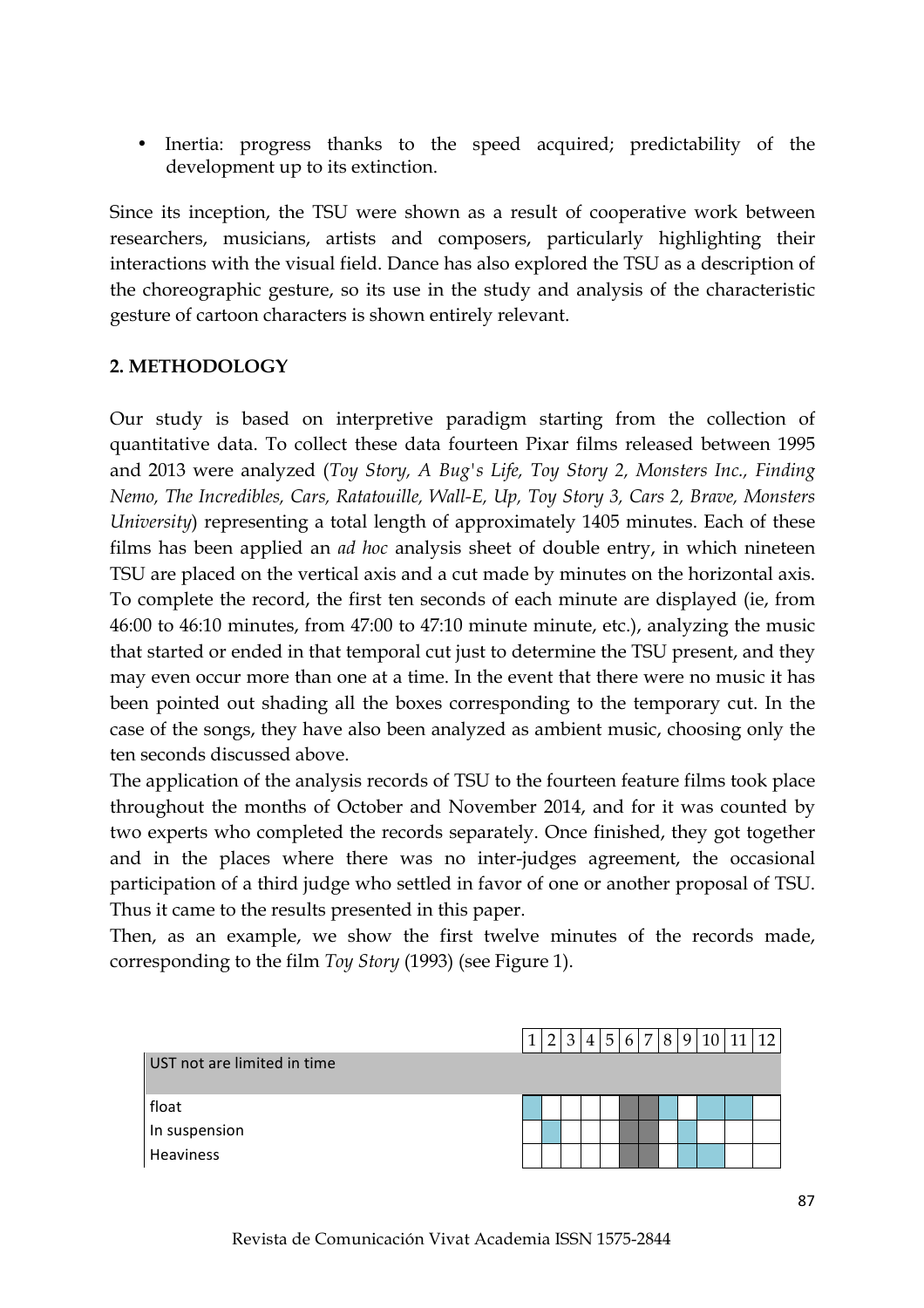| Obsession                               |  |  |  |  |  |  |
|-----------------------------------------|--|--|--|--|--|--|
| in waves                                |  |  |  |  |  |  |
| advancing                               |  |  |  |  |  |  |
| rotating                                |  |  |  |  |  |  |
| You want to boot                        |  |  |  |  |  |  |
| Undirected by divergence of information |  |  |  |  |  |  |
| Unaddressed for too much information    |  |  |  |  |  |  |
| Stationary                              |  |  |  |  |  |  |
| inexorable path                         |  |  |  |  |  |  |
| UST are limited in time                 |  |  |  |  |  |  |
| Drop                                    |  |  |  |  |  |  |
| Contraction-extension                   |  |  |  |  |  |  |
| Impulse                                 |  |  |  |  |  |  |
| Stretching                              |  |  |  |  |  |  |
| Frenada                                 |  |  |  |  |  |  |
| Suspension-mark                         |  |  |  |  |  |  |
| Inertia                                 |  |  |  |  |  |  |

**Figure 1:** Analysis of TSU Toy Story (1 to 12 minutes)

# **3. AS A CONCLUSION**

The results of our analysis shows a total of 2021 TSU in fourteen films, representing an average of 1.4 TSU by each of the 1405 cuts analyzed. The following table shows the distribution of the different TSU depending on each of the films. To do this, we have identified each of the films with the first letter of the title on the horizontal axis, so that, for example, *Finding Nemo* (2003) will be identified as "FN" and all movies are listed in order according to the year in which they were released. For reasons of space each of the TSU has been replaced by a serial number, as shown in Table 1, so for example the TSU "heaviness" corresponds to the number "3". On the same axis we add a row dedicated to the total number of TSU in each feature film (T), and another row dedicated to spaces without music in each film (EWM). On the vertical axis a column with total times each TSU (TO) have been included (see Figure 2).

|                             | <b>TS</b> | Bl | TS2 |               | FN |    |   |                | ۰E<br>W |                | TS3 |    | В  | M  | <b>TOT</b> |
|-----------------------------|-----------|----|-----|---------------|----|----|---|----------------|---------|----------------|-----|----|----|----|------------|
| UST Not are limited in time |           |    |     |               |    |    |   |                |         |                |     |    |    |    |            |
|                             | 13        | 7  | 4   | 8             | 21 | 16 |   | 12             | 17      | 6              |     | 7  | 13 | 10 | 158        |
| $\overline{2}$              | 10        | 6  | 17  | $\mathfrak b$ | 19 | 18 |   | 19             | 25      | 9              | 17  | 15 | 12 | 15 | 195        |
| 3                           | 5         | 6  | 3   | 5             |    | 7  |   | $\overline{4}$ | 8       | $\overline{2}$ | 11  | 4  | 6  | 10 | 73         |
| $\overline{4}$              | 10        | 7  |     | 3             | 9  | 11 | 4 | 12             | 12      | 8              | 10  | 12 | 6  | 8  | 121        |
| 5                           | 7         | 11 | 3   | 11            | 5  | 14 | 5 | 12             | 20      | 8              | 22  | 8  | 13 | 14 | 153        |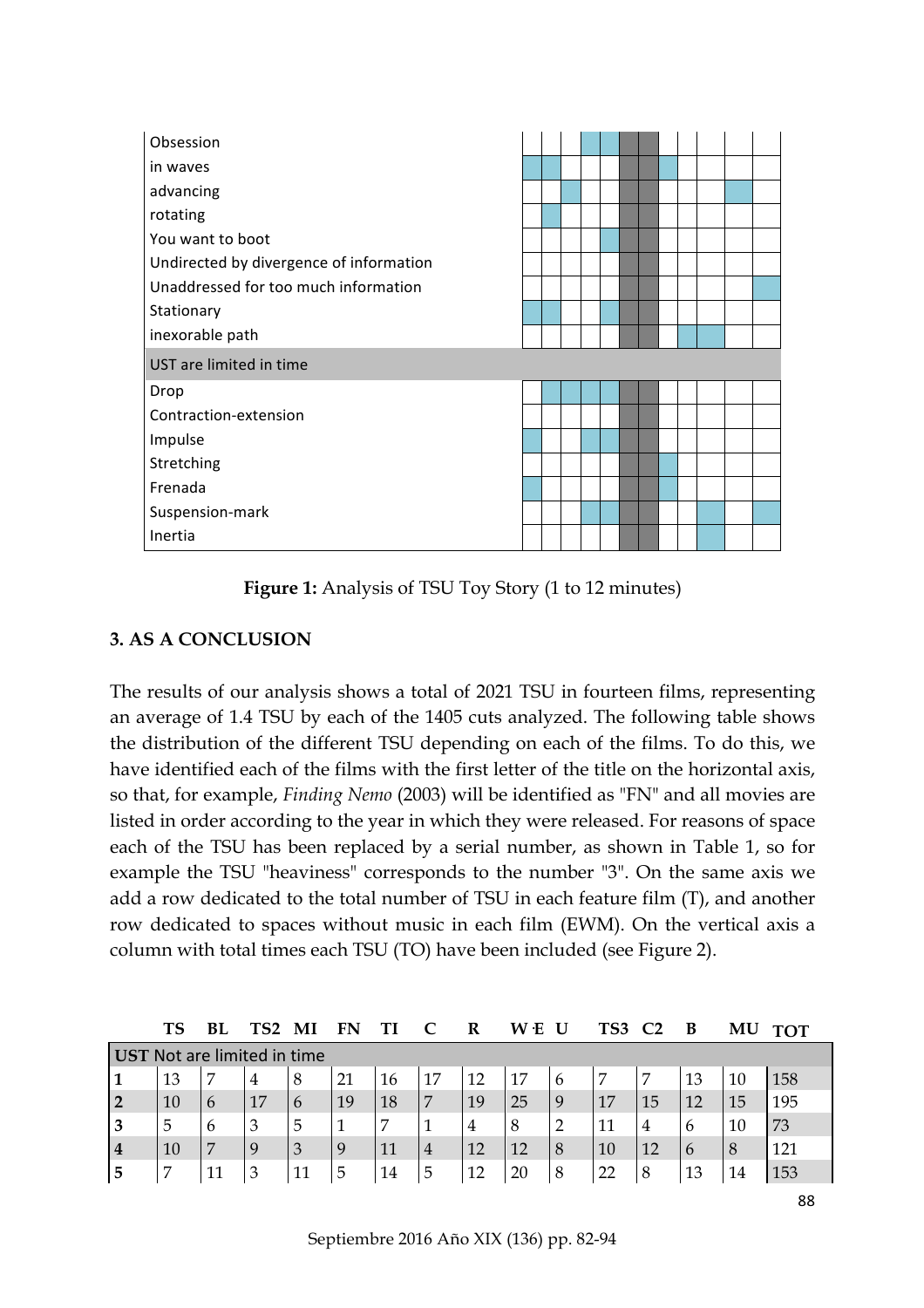| $6\phantom{1}6$                | 15             | 22             | 21             | 15             | 19             | 16             | 24             | 26             | 21             | 22             | 19             | 11             | 22           | 12             | 265  |
|--------------------------------|----------------|----------------|----------------|----------------|----------------|----------------|----------------|----------------|----------------|----------------|----------------|----------------|--------------|----------------|------|
| $\overline{7}$                 | $\overline{2}$ | $\overline{4}$ | 3              | $\overline{4}$ | 2              | 5              | 6              | 7              | $\overline{4}$ |                | 6              | $\overline{4}$ | 5            | $\overline{4}$ | 56   |
| $\bf 8$                        | 3              | 11             | 11             | 6              | 8              | 13             | 5              | 7              | 8              | 7              | 17             | 7              | 8            | 17             | 128  |
| 9                              |                | $\overline{2}$ | $\overline{2}$ |                |                | 6              | 4              |                | 2              | 1              | 5              | $\overline{2}$ | $\mathbf{1}$ |                | 25   |
| 10                             | $\mathbf 1$    | 3              | $\mathbf{1}$   | 3              | $\mathbf{1}$   | $\overline{2}$ | $\overline{4}$ |                | 5              | $\overline{2}$ | 3              | $\overline{4}$ | $\mathbf{1}$ | $\mathbf{1}$   | 31   |
| 11                             | 6              | $\mathbf{1}$   | 6              | $\overline{4}$ | 7              | 3              | 5              | 8              | 5              | 9              | 5              | 5              | 7            | 3              | 74   |
| 12                             | 5              | $\overline{2}$ | 6              | $\overline{4}$ | 6              | 9              | 5              | 12             | $\bf 4$        | $\overline{4}$ | $\overline{2}$ | $\overline{2}$ | 9            | $\overline{7}$ | 77   |
| <b>UST</b> Are limited in time |                |                |                |                |                |                |                |                |                |                |                |                |              |                |      |
| 13                             | 11             | 9              | 10             | 3              | 6              | 6              | 3              | 5              | 3              | 6              | 5              | $\mathbf{1}$   | 5            | $\mathbf{1}$   | 74   |
| 14                             | 5              |                | 6              | 1              | $\overline{4}$ | 6              | 6              | 3              | 9              | $\overline{7}$ | 10             | 8              | $\mathbf{1}$ | 8              | 74   |
| 15                             | 8              | $\overline{2}$ | 25             | $\mathbf{1}$   | 9              | 11             | 16             | 11             | 15             | 4              | 17             | 12             | 8            | 11             | 150  |
| 16                             | 9              | 10             | 10             | 6              | $\overline{4}$ | 13             | 9              | 9              | 10             | $\overline{4}$ | 11             | 9              | 3            | 8              | 115  |
| 17                             | 3              | 5              | 7              | 3              | 12             | 4              | 6              | 4              | 7              | $\overline{2}$ | 14             | 11             | 6            | 6              | 90   |
| 18                             | 11             | $\mathbf{1}$   | 11             | 5              | 5              | 5              | 5              | $\overline{4}$ | 31             | 5              | 8              | $\mathbf{1}$   |              | 11             | 103  |
| 19                             | $\overline{4}$ | 1              | 4              | 1              | 5              | $\overline{4}$ |                | 8              | 19             | 6              | 1              | 5              | $\mathbf{1}$ | 6              | 65   |
| T                              | 128            | 130            | 159            | 89             | 143            | 169            | 132            | 147            | 215            | 112            | 190            | 128            | 127          | 152            | 2021 |
| <b>ESM</b>                     | 16             | 6              | 8              | 15             | 7              | 26             | 28             | 16             | 11             | 14             | 4              | 13             | 7            | 16             | 187  |

**Figure 2:** UST present in Pixar films (1995-2013)

As we can see, all films are capable of being analyzed by the TSU since they appear in all of them and substantially (1'4 TSU on average, by cutting), so we can say that the TSU can be a means of analysis of the sound in the animated film sample analyzed. Specifically, some movies like *Wall-E* or *Toy Story 3* the use extensively (215 and 190 times, respectively), while others, like *Monsters Inc*. or *Up* do so in a less generalized way, probably because of much greater use of dialogues against the need to encourage sound characters of those films. Despite these differences, we do not appreciate a statistical significance in the chronological evolution of data over the fourteen films analyzed, confirming the thesis that the business situation of Pixar at the beginning of the studied period and in the end would not have affected the construction of musical discourse regarding the movement, as they have been analyzed with TSU.

However, not all Semiotics Units are equally present in all the films, there are major differences in this regard. So, if we make a global calculation, we see that the TSU that appears most is the one called "advancing", with a total of 265 times; followed by "suspended", which appears in 195 times. The TSU "floating" and "waves" can be found 158 and 153 times respectively. The fifth most used TSU, and in turn, the first in the category of "bounded in time" is the "momentum" with 150 appearances. It's no wonder the importance given to these TSU that match the basic forward motion of the action in cartoons, especially escalations shares representing themselves as waves. It is also noteworthy interest also acoustically illustrate fluctuating movements such as those made in the water and in the air; in this sense "float" or "suspend" sound analogies can be of great interest and novelty. By contrast, the TSU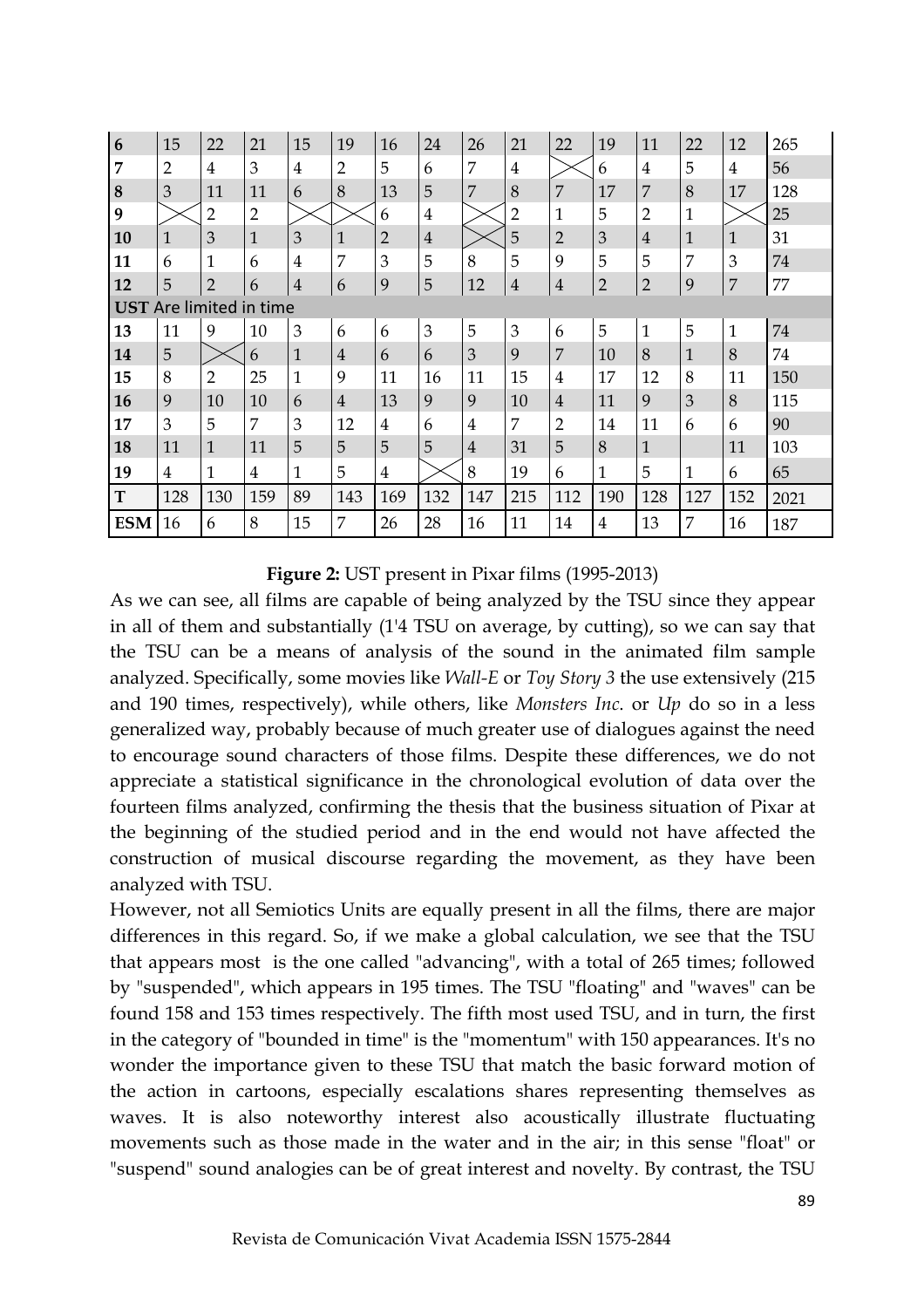that appear least correspond to "unaddressed for too much information" and "undirected by divergence of information" with only 31 and 25 times. The scarcity of such actions could be related to the usual directionality of movement in children's animation films where the characters move with clear intentions and without hesitation. In this sense, the sound would favor the smaller to apprehend the intrinsic characteristics of the characters and their relationship with their action in an integrated way.

Regarding the absence of music, 187 spaces without TSU were detected, which would represent 13.3% of total 1405 minutes analyzed. The films in which more silences appear are *Cars* (28) and *The Incredibles* (26), and the ones with least are *Toy Story 3* (4) and *A Bug's Life* (6). The overall percentage found is substantial and suggests that their use is intentional and is due to the creation of expectations, to some perceptive ecology and narrative articulation in sections, being an essential part of the resources of audiovisuals (Marimon, 2014).

Another objective of this work was to find the relationship between the subject matter of each film and the preferential use of the TSU. In that regard it is noteworthy some coincidences that seem really significant: the TSU most frequently punctuated in *Finding Nemo* is "floating" (21 times), probably due to water scenes; In *The Incredibles* it is " in suspension" (18 times), by the air jumps that are made by its characters; while in *Cars* it is "advancing" (24 times) for its car racing subject matter. These figures show us how the visual effects of movements in each scene, are directly related to the use of certain sound formulas collected in the TSU.

As to whether or not there are significant differences between the TSU limited in time and not limited in time, the data show that there are no such differences, and its use is indistinct, leading us to believe that in the film editing of these films, music has both a function of continuity between scenes as delimitation (Llinares, 2012).

Regarding the use of the TSU to underscore the narrative aspects of the films included the increased presence of TSU in the second acts primarily intended for plot development, and therefore with much more action than in the first acts, which presented the characters and situations which contain many more dialogues. These would be, for example cases of *Toy Story 2* and *Toy Story*, respectively.

As a prospective study we must point out the need to compare the data obtained with those of any other company of the audiovisual sector, as well as other audiovisual products for all ages such as video games. We would also note the appropriateness of comparing the results obtained by TSU with the strictly visual content, a link in which multimodality is based and ultimately, is the essence of audiovisual art.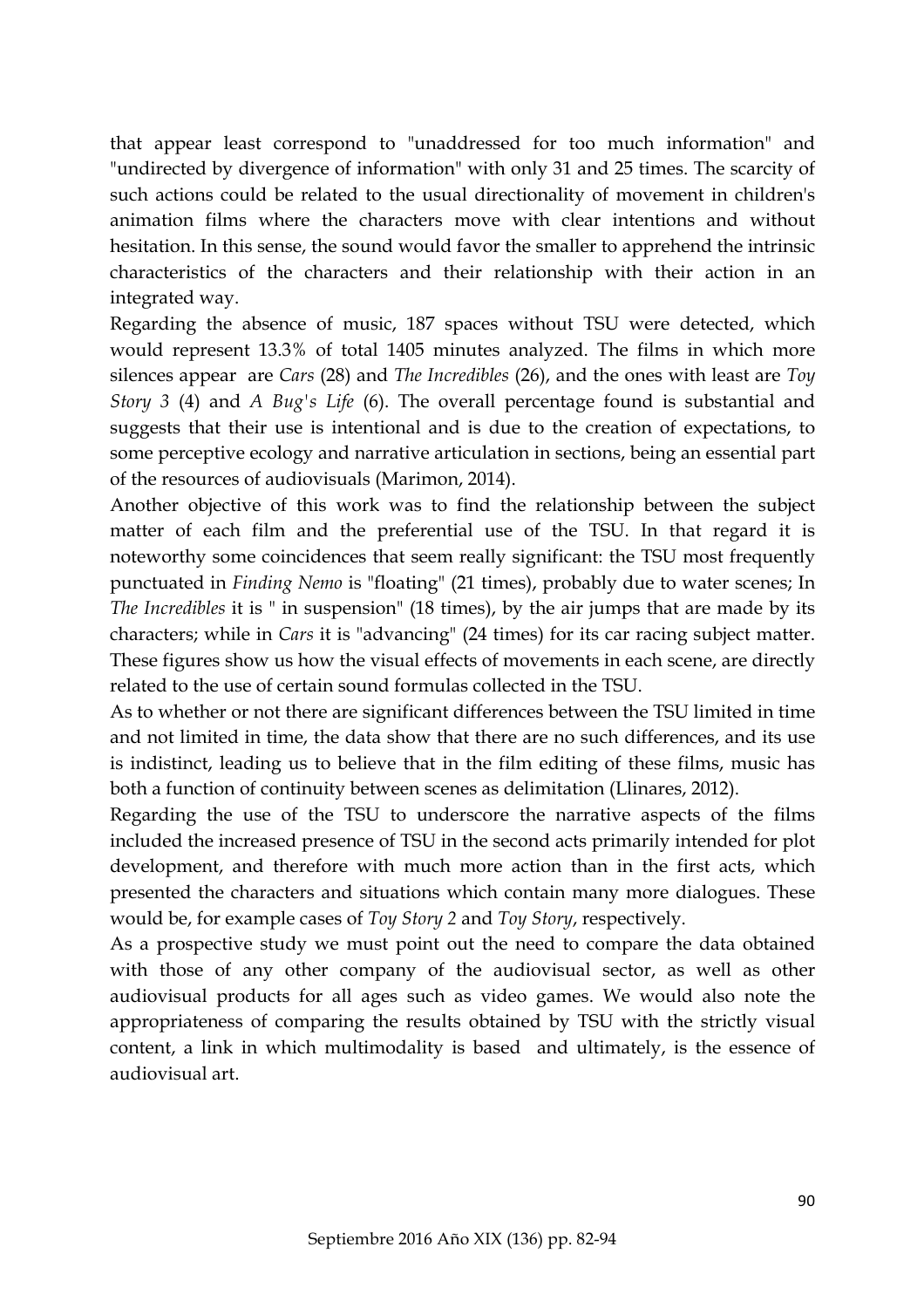#### **6. REFERENCES**

#### **Complete books:**

- Alcazar, A. J.; Gustems, J. & Calderón, D. (2014). Los modos de escucha como generadores de pensamiento musical: a propósito de François Delalande, en *Observar*, n º 8. Págs. 86-108.
- Aróstegui, J. L. (2009). La música en los dibujos animados, en Olarte, M. (Ed.). *Reflexiones en torno a la música y la imagen desde la Musicología española* (553-563). Salamanca: Plaza Universitaria.
- Bruner, J. (1986). *Actual Minds, Possible Worlds.* Cambridge: Harvard University Press.
- Callejas, Z.; López-Cózar, R. & Gea, F. M. (2005). Análisis de Metodologías de evaluación de Sistemas de Diálogo Multimodal, en *Procesamiento del lenguaje natural*, nº 34. Págs. 9-16.
- Chion, M. (1993). *La audiovisión. Introducción a un análisis conjunto de imagen y sonido.*  Barcelona*:* Paidós.
- Cohen, A. J. (2013). Film Music and the Unfolding Narrative, en Strüngmann, M. A. (Ed.). *Language, Music, and the Brain* (173-200). Cambridge: MIT Press, 173-200.
- Delalande, F. (1996). Les Unités Sémiotiques Temporelles: problématique et essai de défnition, en MIM. *Les Unités Sémiotiques Temporelles* (16-25). Marsella: MIM.
- Duerden, R. (2007). Dancing in the Imagined Space of Music, en *Dance Research*, nº 25, vol. 1. Págs. 73-83.
- Duran, J. (2009). *Narrativa audiovisual i cinema d'animació per ordenador*. (Tesis doctoral). Universitat de Barcelona, Barcelona.
- Gustems, J. & Calderón, C. (2014). El análisis multimodal en la escucha de los audiovisuales, en Gustems, J. (Ed.). *Música y Audición en los Géneros Audiovisuales* (15-28). Barcelona: Publicacions i Edicions de la Universitat de Barcelona.
- Kress, G. & Van Leeuwen, T. (2001). *Multimodal discourse. The modes and media of contemporary Communication*. Londres: Edward Arnold.
- Lemke, J. (1998). Multiplying Meaning: Visual and Verbal Semiotics in Scientific Text, en Martin, M. A. & Veel, R. (Eds.). *Reading Science* (87-113). Londres: Routledge.
- Llinares, F. (2012). El sonido como recurso expresivo en los audiovisuales, en Gustems, J. (ed.). *Música y Sonido en los audiovisuales* (135-145). Barcelona: Universitat de Barcelona.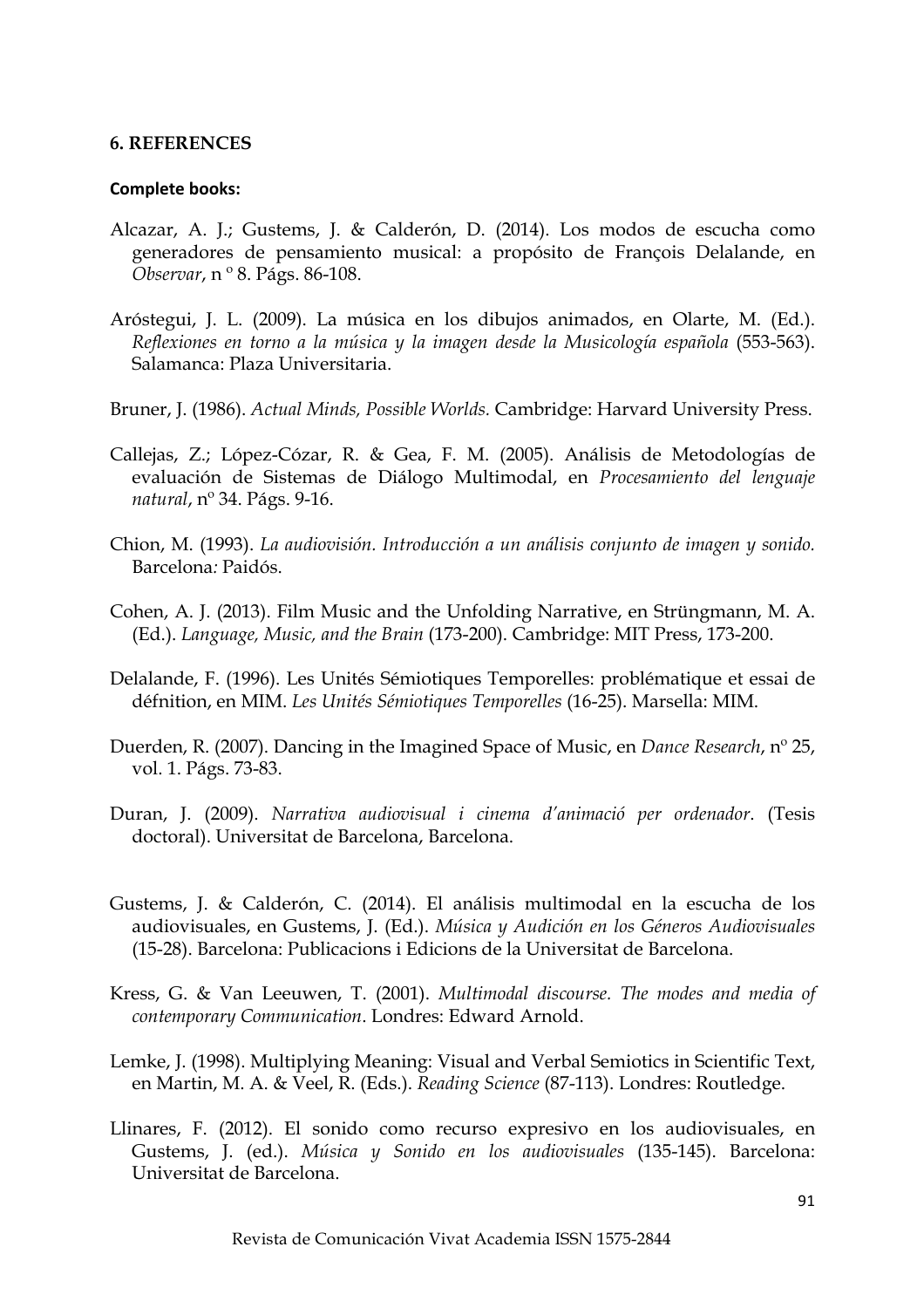- Marimon, J. (2014). *El montaje cinematográfico*. *Del guión a la pantalla*. Barcelona: Publicacions i Edicions de la Universitat de Barcelona.
- MIM (1996). *Les Unités Sémiotiques Temporelles*. Marsella: MIM .
- MIM (2002). *Les Unités Sémiotiques Temporelles: nouvelles clés pour l'écoute. Ouil d'analyse musicale*. Marsella: MIM.
- Neumeyer, D. & Buhler, J. (2001). Analytical and Interpretive Approaches to Film Music (I): Analysing the Music, en Donnelly, K. J. (Ed.). *Film Music: Critical Approaches* (16-38). Nueva York: The Continuum International Publishing Group.
- Radigales, J. (2001). Creació i muntatge musical en el dibuix animat clàssic, en *Trípodos*, nº 11. Págs. 107-122.
- Smith, M. (2000). *Ballet and Opera in the age of Giselle*. Princeton: Princeton University Press.
- Torelló, J. & Duran, J. (2014). Michel Chion en *La audiovisión* y una propuesta práctica sobre un fragmento de *Nostalgia* de Andrei Tarkovski, en *L'Atalante*, nº 18. Págs. 111-117.
- Valvassori, M. (2006). El personaje *trickster* o "burlador" en el cuento tradicional y en el cine de dibujos animados, en *Culturas Populares, Revista electrónica*, nº 1. Págs. 1- 27.
- Whalen, Z. (2004). Play along. An Approach to Videogame Music, en *Game Studies*, nº 4, vol. 1. Págs. 1-31.

# **Newspaper publication:**

### **Articles in paper and electronic:**

- Farrar, E. (2003). *A Method for Mapping Expressive Qualities of Music to Expressive Qualities of Animation*. Recuperado de http://accad.osu.edu/~efarrar/thesis/proposal120602.pdf. Consultado el 13/11/2015.
- Hautbois, X. (2010). Les Unités Sémiotiques Temporelles: de la semiotique musicale vers una sémiotique générale du temps dans les arts, en *Les UST: enjeux pour l'analyse et la recherche. Musimédiane. Revue audiovisuelle et multimédia d'analyse musical*. Recuperado de http://www.musimediane.com/ Consultado el 14/10/2015

Jones, C. (1946). Music and the Animated Cartoon, en *Hollywood Quarterly*, nº 1, vol. 4. Págs. 364-370.